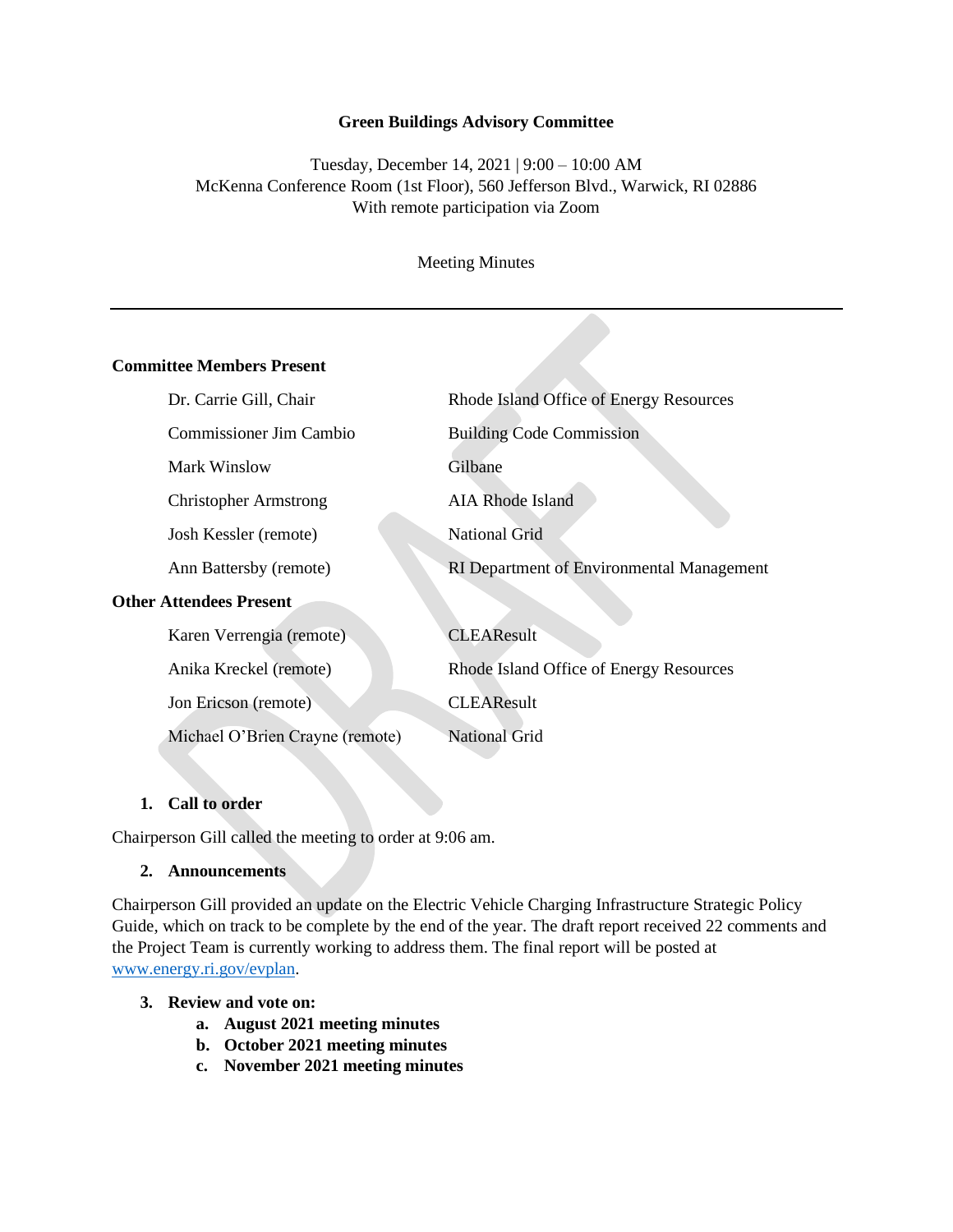There were no revisions offered on the August 2021, October 2021, or November 2021 meeting minutes. There was no quorum, so a vote was not taken. There was no opposition to Chairperson Gill posting the meeting minutes as draft.

## **4. Old business**

## **a. Base code advancement**

Commissioner Cambio reminded Committee members that the new base code (the 2018 base code with 2021 amendments; called the '2021 RI Code') will go into effect on February 1, 2022. The Board plans to begin the next code review cycle immediately with the aim of adopting it as the '2023 RI Code' in early 2023. Commissioner Cambio also announced the Building Code Commission is scheduling trainings for January and February to review code changes.

## **b. Stretch code development**

Chairperson Gill noted there were no updates at this time.

# **c. Updates on other work and from committees, if any**

There were no updates at this time.

### **d. Updates on trainings, if any**

National Grid and their vendor CleaResult are offering three upcoming trainings:

|            | November 16 RIBA Residential - 002-007 Advanced Bld. Science & ZEH (1CEU) Jeremy Dagold |                |
|------------|-----------------------------------------------------------------------------------------|----------------|
|            | December 1 AIA Commercial - RICodeC 103-21- RI ZEB and RI Stretch Code                  | Stephen Turner |
| December 6 | RIBA Residential - 001-037 Insulation and Wallboard (2.5CEU)                            | Jon Ericson    |

Details on the 2021 RI Code training for code officials are forthcoming.

# **e. Update on efforts related to Act on Climate**

Chairperson Gill encouraged Committee Members to attend the Executive Climate Change Coordinating Council's meeting on December 16<sup>th</sup>, 2021 at 1pm in Newport and via Zoom. At this meeting, there will be a presentation summarizing the Sharing Session held in November, the resulting proposed scope of the 2022 Update to the 2016 Greenhouse Gas Emissions Reduction Plan, and a workplan for efforts and events in 2022. All project materials will be available at [www.climatechange.ri.gov/aoc.](http://www.climatechange.ri.gov/aoc)

Chairperson Gill also noted that Committee Members had expressed interest in engaging in Act on Climate work at the previous meeting, so January's agenda will allot more time to discuss the Committee's involvement.

# **5. New business**

# **a. Act on Climate**

Chairperson Gill encouraged Committee Members to attend the Executive Climate Change Coordinating Council's meeting on December 16<sup>th</sup>, 2021 at 1pm in Newport and via Zoom. At this meeting, there will be a presentation summarizing the Sharing Session held in November, the resulting proposed scope of the 2022 Update to the 2016 Greenhouse Gas Emissions Reduction Plan, and a workplan for efforts and events in 2022. All project materials will be available at [www.climatechange.ri.gov/aoc.](http://www.climatechange.ri.gov/aoc)